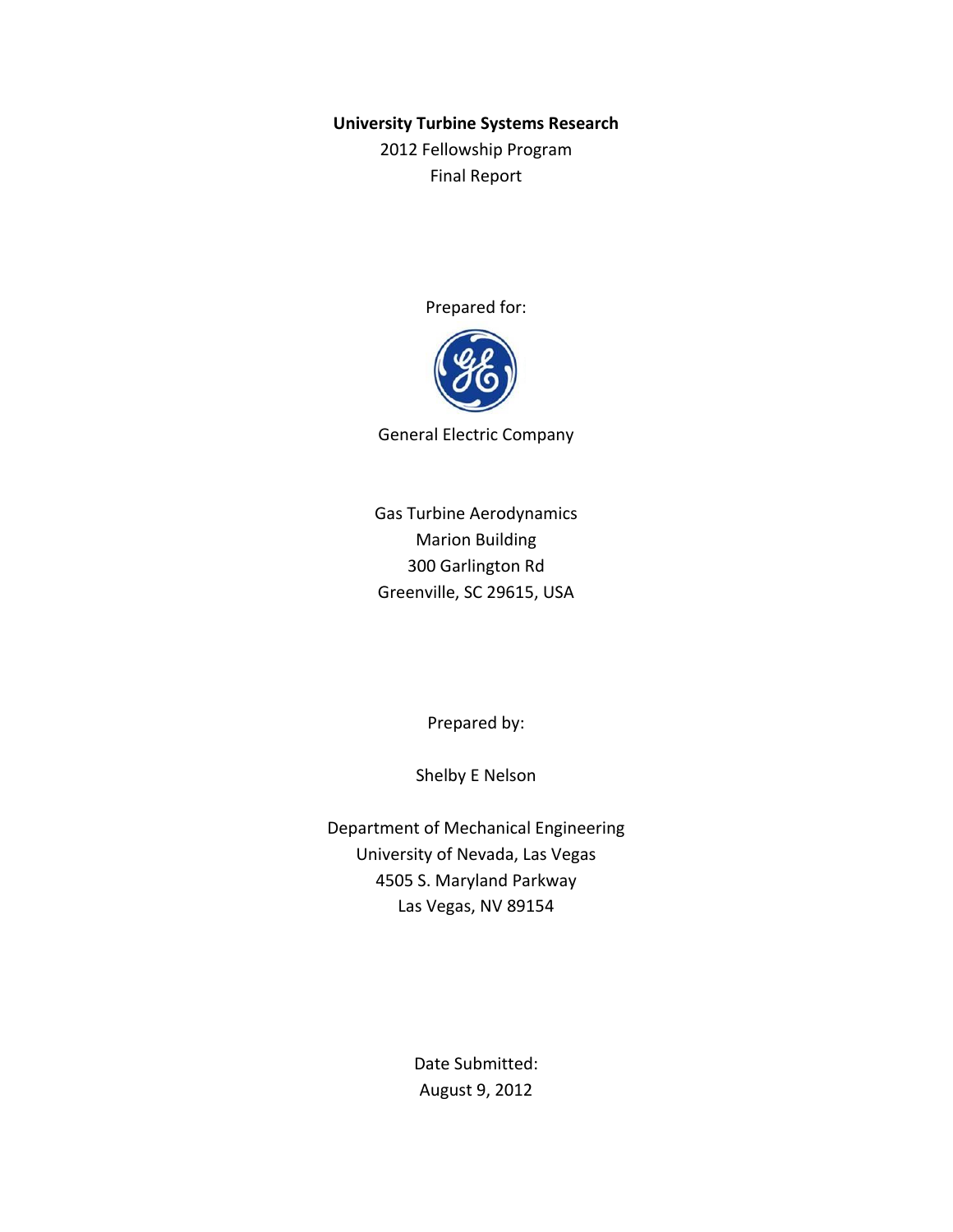# **Contents**

| $\label{lem:1} \mbox{Introduction} \,\, \ldots \,\, \ldots \,\, \ldots \,\, \ldots \,\, \ldots \,\, \ldots \,\, \ldots \,\, \ldots \,\, \ldots \,\, \ldots \,\, \ldots \,\, \ldots \,\, \ldots \,\, \ldots \,\, \ldots \,\, \ldots \,\, \ldots \,\, \ldots \,\, \ldots \,\, \ldots \,\, \ldots \,\, \ldots \,\, \ldots \,\, \ldots \,\, \ldots \,\, \ldots \,\, \ldots \,\, \ldots \,\, \ldots \,\, \ldots \,\, \ldots \,\, \ldots \,\, \ldots \,\, \ldots \,\,$ |  |
|------------------------------------------------------------------------------------------------------------------------------------------------------------------------------------------------------------------------------------------------------------------------------------------------------------------------------------------------------------------------------------------------------------------------------------------------------------------|--|
|                                                                                                                                                                                                                                                                                                                                                                                                                                                                  |  |
|                                                                                                                                                                                                                                                                                                                                                                                                                                                                  |  |
|                                                                                                                                                                                                                                                                                                                                                                                                                                                                  |  |
|                                                                                                                                                                                                                                                                                                                                                                                                                                                                  |  |
|                                                                                                                                                                                                                                                                                                                                                                                                                                                                  |  |
|                                                                                                                                                                                                                                                                                                                                                                                                                                                                  |  |
|                                                                                                                                                                                                                                                                                                                                                                                                                                                                  |  |
|                                                                                                                                                                                                                                                                                                                                                                                                                                                                  |  |
|                                                                                                                                                                                                                                                                                                                                                                                                                                                                  |  |
|                                                                                                                                                                                                                                                                                                                                                                                                                                                                  |  |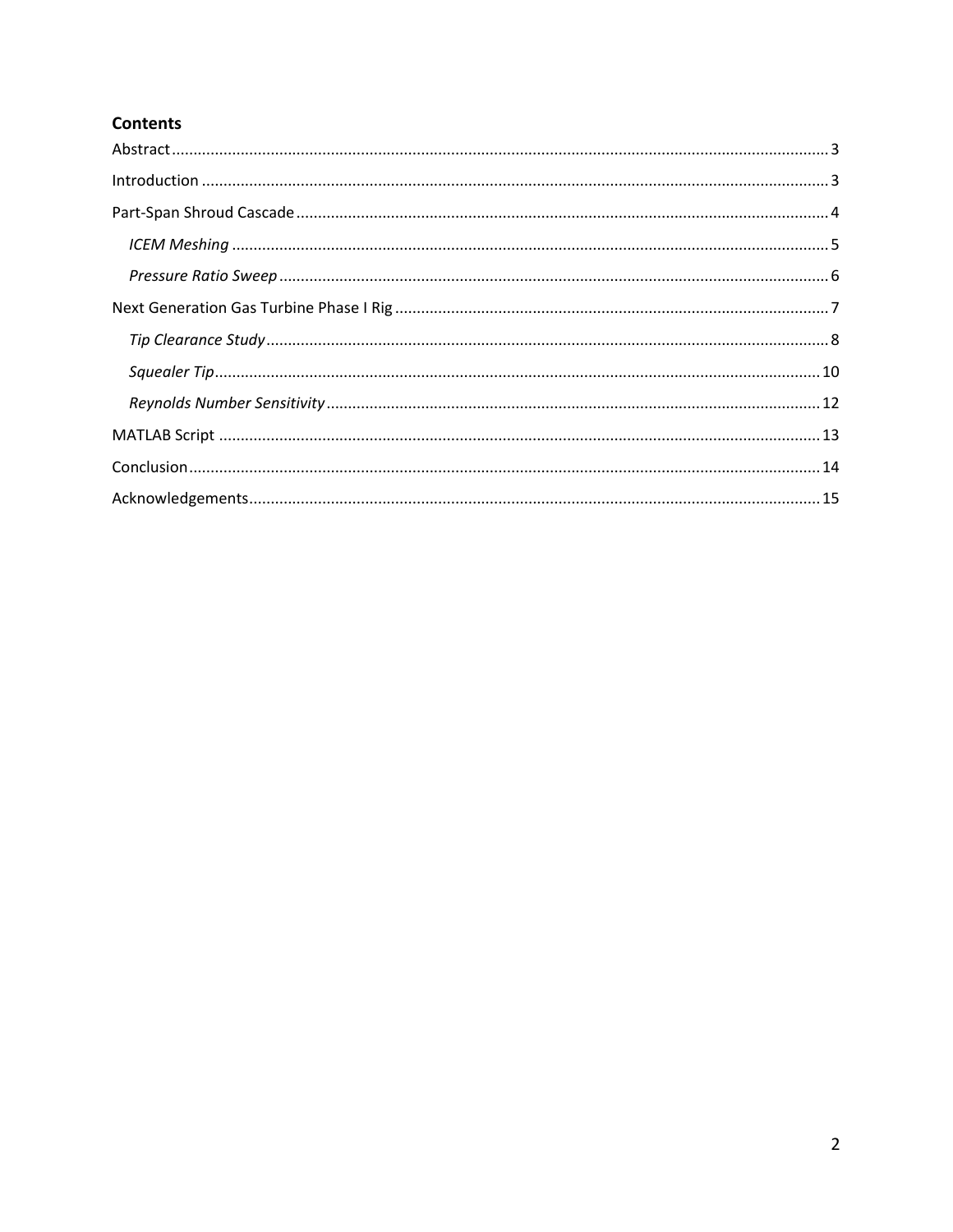## <span id="page-2-0"></span>**Abstract**

Engineers on the Gas Turbine Aerodynamics team at GE Energy create state-of-the-art technology that goes into high performing industrial gas turbines. To create such advanced machines, computational fluid dynamics tools are used to analyze the inner workings of the turbine. These tools model the turbine quite well; however, they must be validated with actual test data. Engineers create turbine rigs with different experimental configurations to test certain aspects that go into a design. These rigs are important because engineers need to understand if their use of computational fluid dynamics is true to the physics of what is actually happening.

#### <span id="page-2-1"></span>**Introduction**

Computational fluid dynamics (CFD) is used by engineers in Turbine Aero to understand how the fluid moves through the turbine which allows for a better design. To perform CFD, meshing the fluid domain of the problem is required. After meshing, boundary conditions are applied to the model, such as total pressure at the inlet and exit. Then a CFD program solves fluids equations, such as the Navier-Stokes equations, over a period of specified iterations until a final value is reached. Once this final value is reached, the problem is converged and the case is ready for post-processing.

Post-processing involves examining the results from CFD. Different programs can be used for post-processing cases which allow for visualizing the flow by either a graphical contour plot of the airfoil or through basic line plots made in Excel or MATLAB. CFD results can be compared to rig test data in order to validate the model used for CFD. An accurate representation of the CFD model is important because engineers must understand the fluid mechanics of the turbine to design for the optimum efficiency.

Three major projects are explained in this report. For the first project, the Part-Span Shroud Cascade is meshed in ICEM to show proper meshing techniques. A pressure ratio sweep was performed using CFD to analyze the effects of having a part-span shroud in steam turbines. The cases are post-processed and the bladerow efficiency is plotted. For the second project, a study is conducted on the Next Generation Gas Turbine Phase I Rig to show how changing the tip clearance and Reynolds number affects the performance. The CFD results are compared to actual rig test data. For the third project, a MATLAB script was created to plot the loading distribution at one span of a transient case.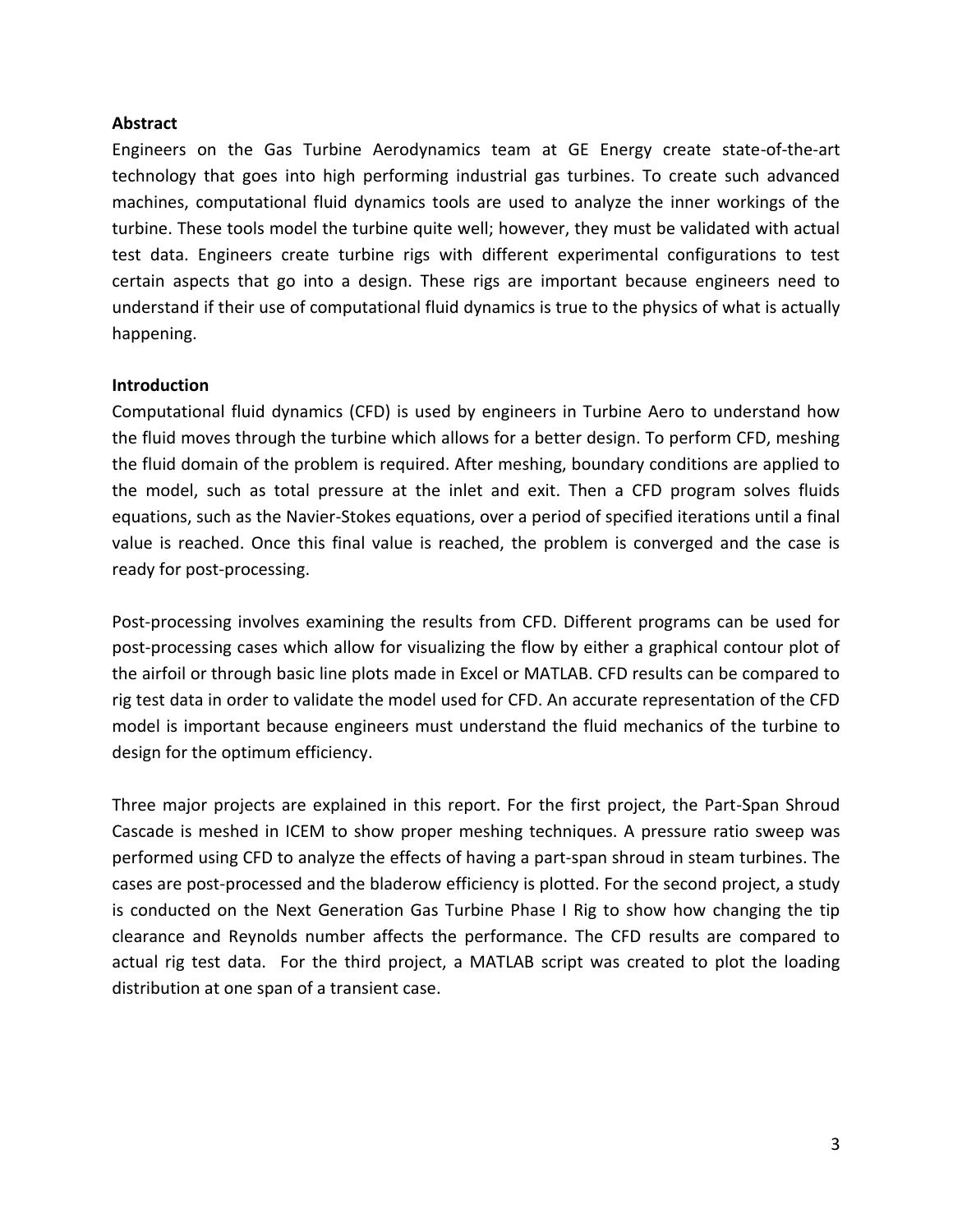#### <span id="page-3-0"></span>**Part-Span Shroud Cascade**

A part-span shroud is placed in the middle in the latter stage buckets in steam turbines to provide extra mechanical damping. Although this provides a structural advantage, the engineers concerned with aerodynamics have to optimize the design of the shroud to minimize loss to the aerodynamic performance. Figure 1 shows two buckets joined together with a partspan shroud.



**Figure 1 - Example of a Part-Span Shroud**

To understand how the aerodynamics is affected in steam turbine buckets with part-span shrouds, a cascade test rig is being built. Figure 2 shows a cross-section of a typical cascade test rig. The blades shown above are in the green section of the diagram. The boundary conditions going into the inlet will be carefully matched to the conditions in an actual turbine. After this test is conducted, the results will be compared to the CFD pre-test predictions. This analysis is important because it is important to understand part-span shroud applications in steam turbine last stage buckets.



**Figure 2 - Test Rig Configuration**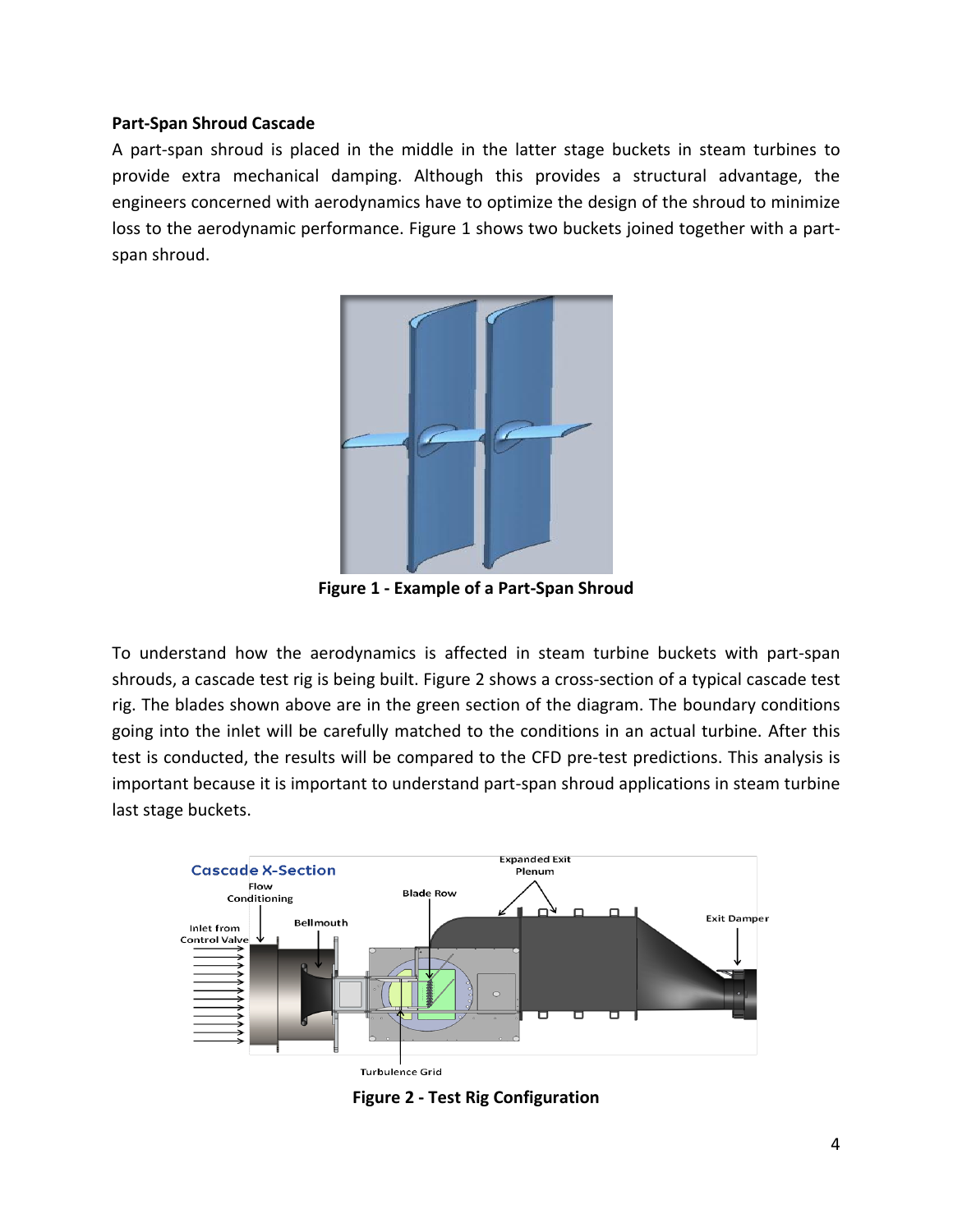<span id="page-4-0"></span>*ICEM Meshing*

Meshing is an important aspect of CFD analysis. Ansys ICEM was used to mesh a twodimensional cross-section of the cascade. To mesh the cascade, ICEM uses an unstructured 2D tetra grid to randomly fill the shape of the geometry. As seen by Figures 3 and 4, the mesh resolution is dense enough to allow for a proper representation of the fluid mechanics. There is higher resolution around the airfoil to properly capture its curved geometry.



**edge of an airfoil**

Boundary layers must also be considered when meshing. A prism mesh is used on the border of the geometry to account for the boundary layer. As opposed to a tetra mesh, a prism mesh is a structured grid where the cells are stacked on top of each other. Figure 5 shows a prism mesh on the border of the cascade casing geometry. The cells of the prism mesh seem to decrease size as the cells get closer to the border of the geometry. This is another technique used to capture the boundary layer profile on the surface.



**Figure 5 - Prism mesh example**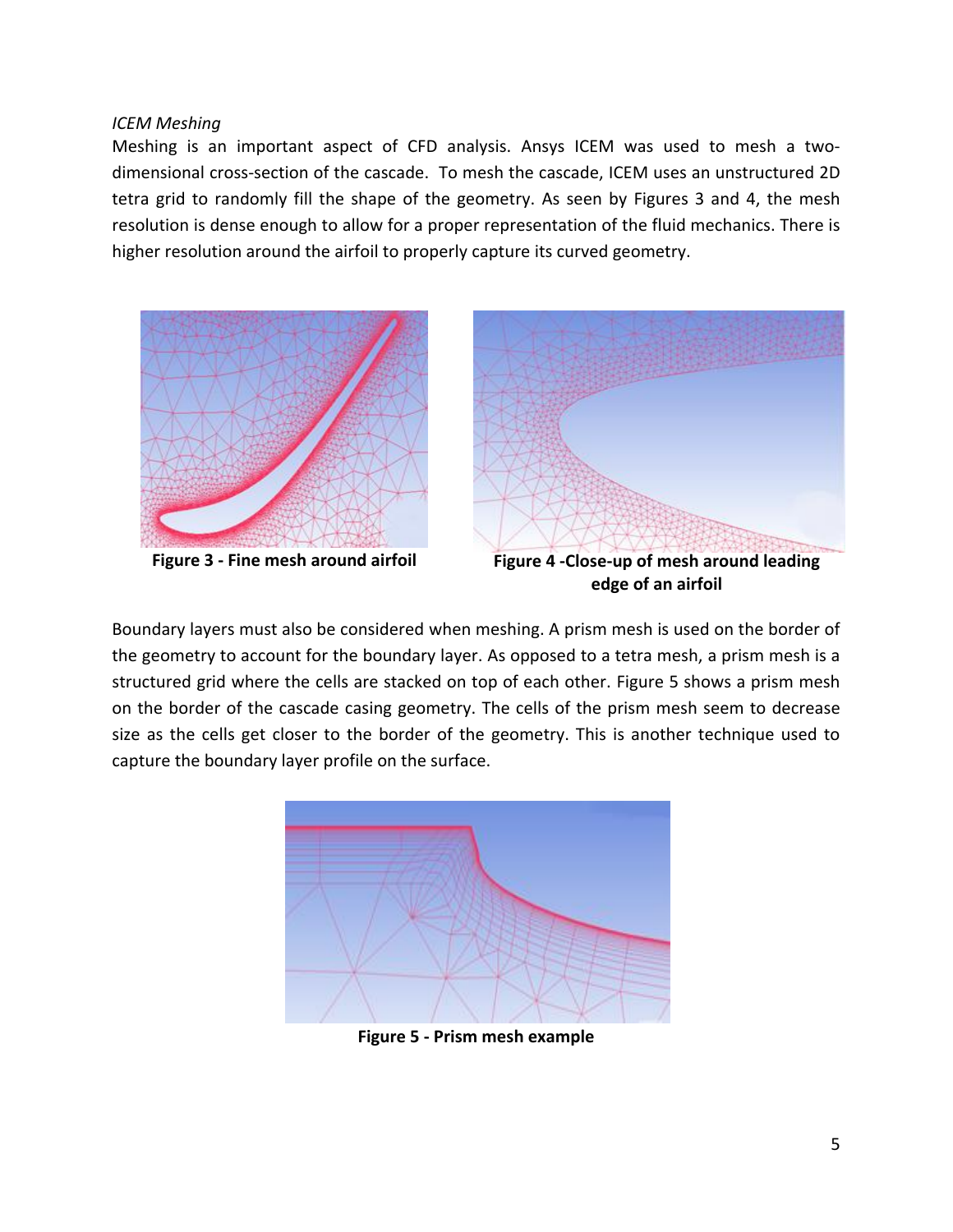## <span id="page-5-0"></span>*Pressure Ratio Sweep*

To simulate different engine operating conditions, a pressure ratio sweep was done in CFD on the part-span shroud cascade. An airfoil with a part-span shroud is compared to an airfoil without a part-span shroud. Figure 6 is a contour plot of the Mach number of the two different cases. There is a strong shock on the suction side of the airfoil that can be seen by the redorange color which indicates high Mach numbers. There is also a shock that comes off of the part-span shroud. The curvature of the shroud causes the flow to be accelerated creating another shock. The two shocks are also visible in Figure 7 which is a 2D axial cut downstream of the trailing edge for the case with and without the shroud.

The cascade was also tested to see how it behaves at various pressure ratio conditions. Figure 8 shows a low pressure ratio on the left airfoil, the design point in the middle, and the high pressure ratio on the right airfoil. The lower pressure ratio case has significantly lower Mach numbers than the higher pressure ratio case. The effect of the shock from the part-span shroud seems to be less prominent on the higher pressure ratio case. The shock near the trailing edge is the dominating loss mechanism.





**Pressure Ratio Sweep**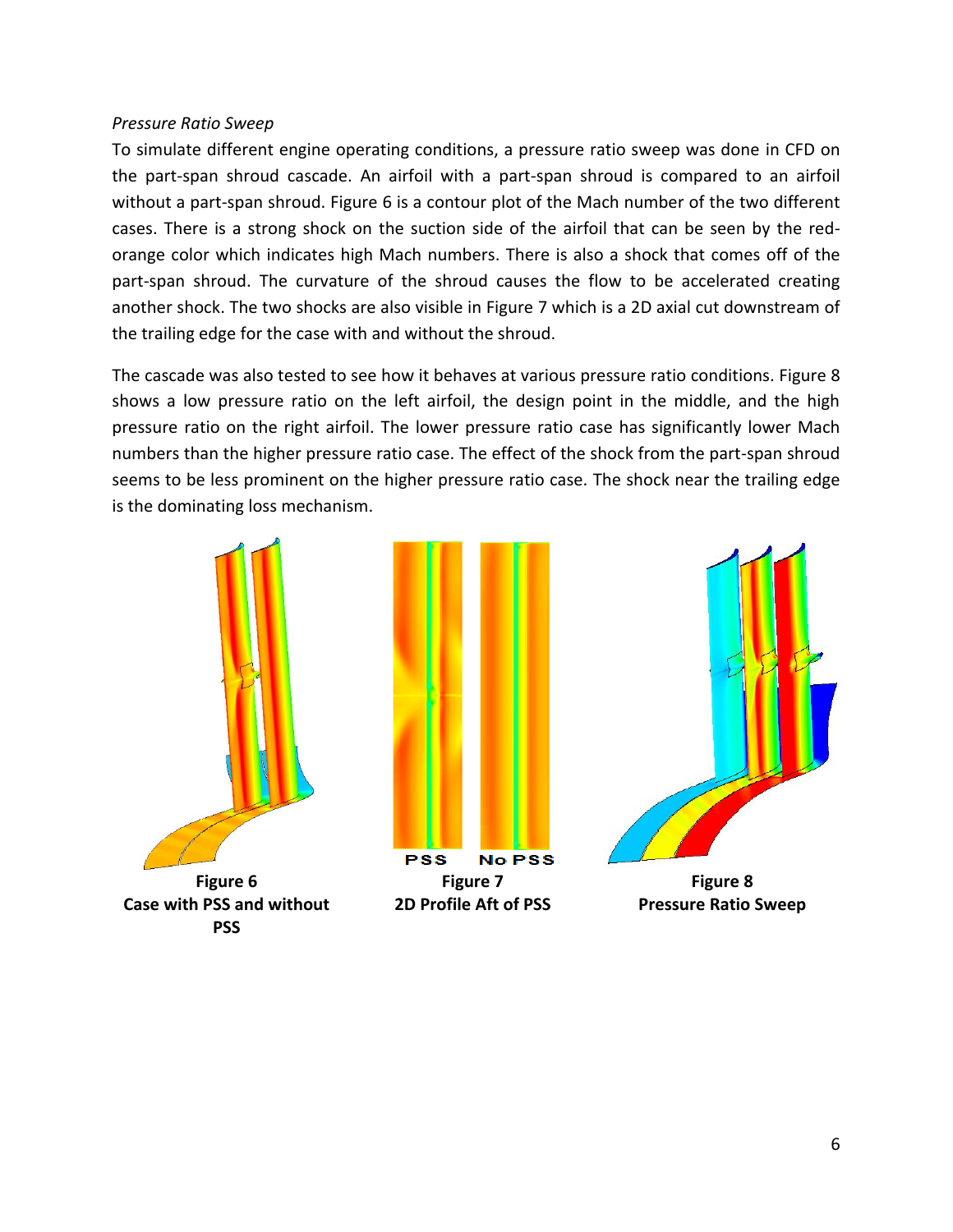# <span id="page-6-0"></span>**Next Generation Gas Turbine Phase I Rig**

The Next Generation Gas Turbine Phase I Rig is a test rig used to validate CFD code that the Turbine Aero team use when designing airfoils. The Phase I Rig is a 1/5 scaled model of the 7FB industrial gas turbine engine. Figure 9 shows the three stage turbine rig set up. This rig only tests the turbine section of the complete gas turbine. The compressor section was used at the test facility to provide the specified turbine inlet conditions.



**Figure 9**

As seen by Figure 10, the test rig is an accurate scaled down representation of the actual turbine section of an engine. There are cooling flow circuits to represent the secondary flow that occurs within an engine.



**Figure 10**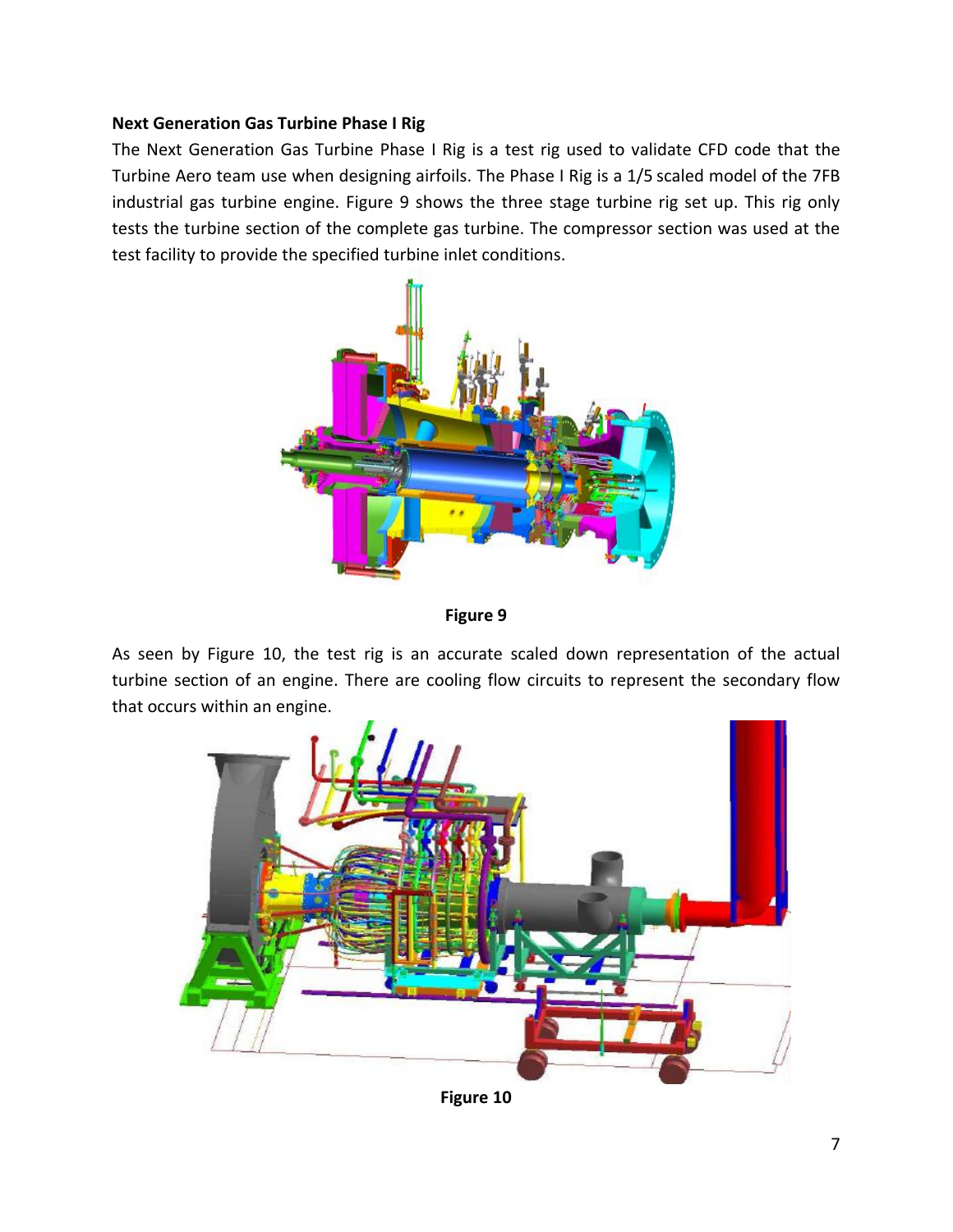## <span id="page-7-0"></span>*Tip Clearance Study*

Much of the loss that is attributed to a turbine is seen in leakage over the tip of unshrouded blades. Since there must be a clearance from the top of the first stage bucket so that the tip of the blade does not rub the casing, flow leaking over the tip of the blade is inevitable. The flow that leaks over the tip is considered a loss mechanism because the bucket is not extracting work from this flow.

There were two measurement devices in the Phase I Rig that are used to compare to the CFD: a traverse probe and kiel heads. A traverse probe is a device that measures total pressure and temperature between two nozzles. It traverses the span of the nozzle and measures data continuously from the hub to the tip. A kiel head measures total pressure and temperature at discrete points on the leading edge of the nozzle.

CFD was used to analyze three separate cases: closed clearance, nominal clearance, and open clearance. The data from the traverse probe was compared to the CFD results. The kiel head total pressure test data was also compared with the results from CFD seen in Figure 11. The points on the graph are the test data points. The dashed lines represent the CFD at different clearances. The CFD is represented as a line instead of discrete points because it is an average taken at the location of the kiel heads. Although the CFD and the data are not a perfect match, the CFD seems to follow the overall trend of the kiel head data.

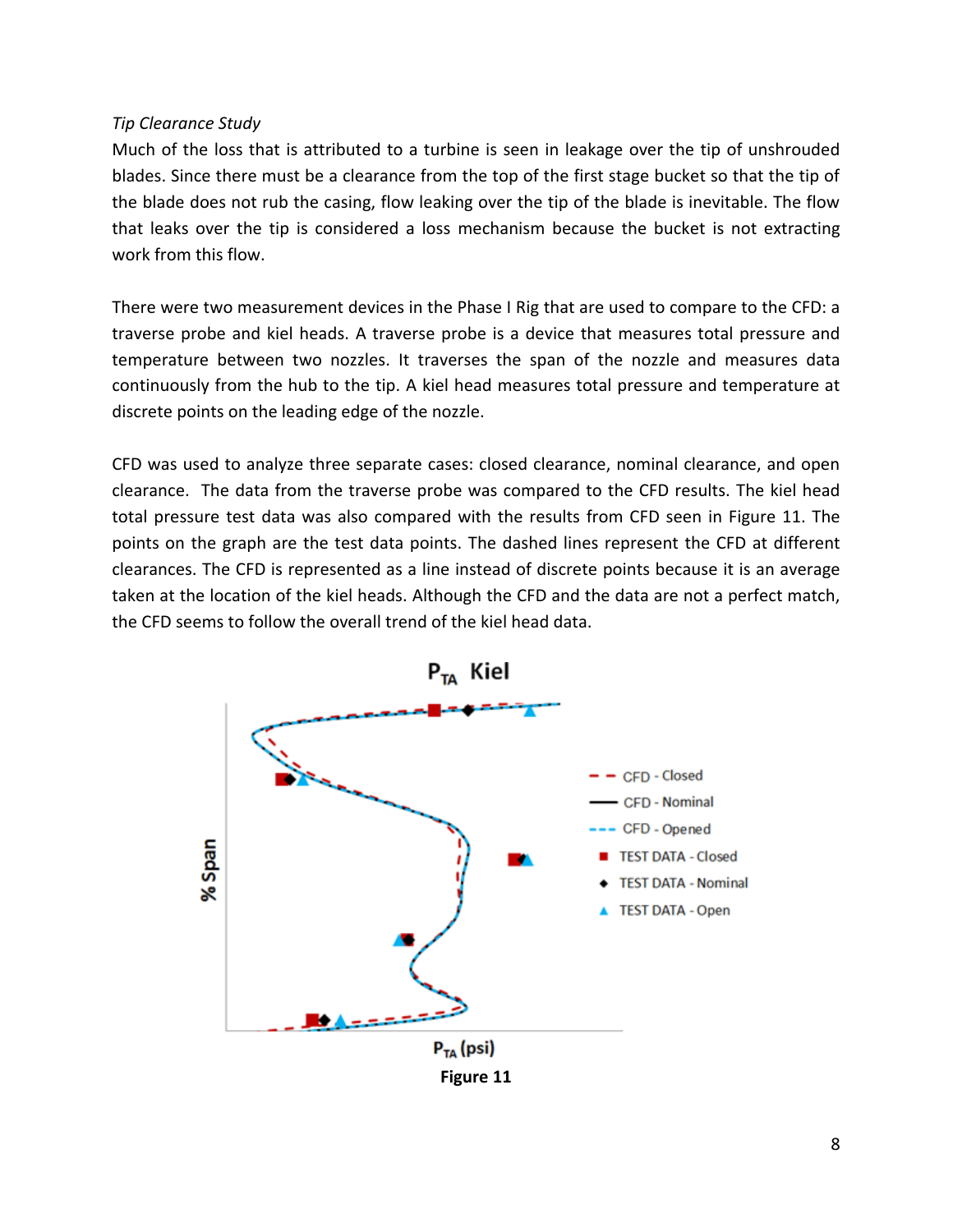Figure 12 shows the overall efficiency of the different clearances compared with test data where the middle point is the nominal clearance. The CFD curve has a more pessimistic trend than the actual test data. This can be seen in the slope of the two curves. The CFD predicts a more drastic effect in efficiency as the tip gap increases. A larger tip gap will decrease turbine efficiency.



To get a visual representation of the flow leaking over the tip, streamlines were plotted using the GE in-house post-processing software. Figure 13 shows the streamlines over the tip with three different planes. The colors represent total pressure with blue being the lowest pressure and orange being the highest pressure. Plane 1 is the most upstream and Plane 3 is the most downstream. As shown by the figure, the streamlines coming over the tip create a loss vortex where no work is being done on this flow. This is seen by the blue region of low pressure on the plane cuts. As the vortex travels downstream it mixes with the flow that the bucket has done work on.

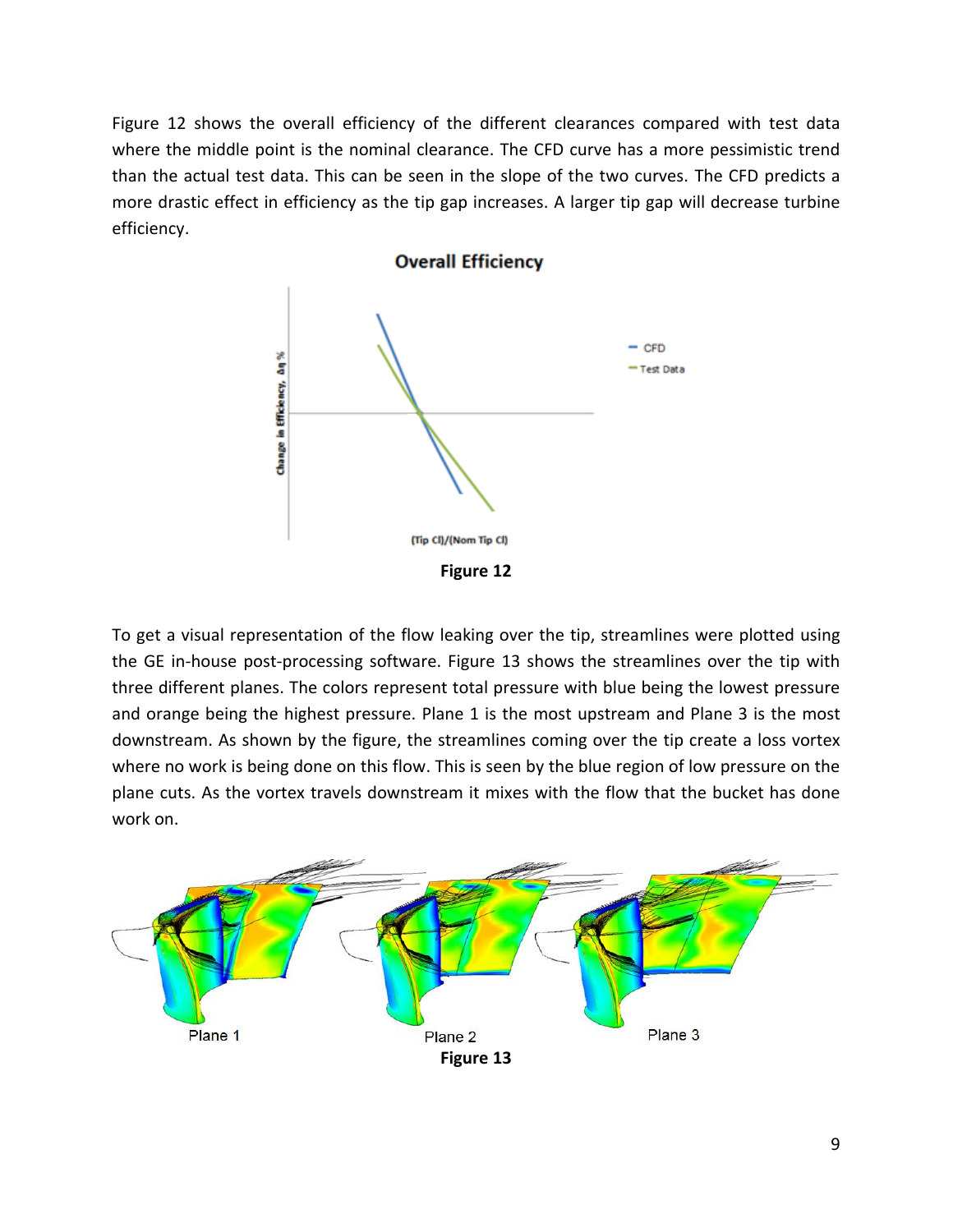# <span id="page-9-0"></span>*Squealer Tip*

In the previous section, a flat tip was modeled for simplicity during CFD calculations. However, a squealer tip, a cavity on the top of a bucket, exists on the actual geometry to reduce over tip leakage. The squealer tip traps the fluid leaking over the tip in the squealer cavity making it a more torturous path for the fluid which decreases the overall leakage.

The squealer tip geometry was modeled in CFD. A contour plot of the loss in the bucket is seen in the figures below. Figure 14 shows the loss with the squealer tip geometry, and Figure 15 shows the loss with the simplified flat tip geometry. Streamlines are added to give a visual representation of how the flow travels over the tip. The flow leaking over the tip creates a vortex seen by the red high-loss circular region near the upper right corner of the 2D cut. This red region is greater on the bucket with the flat tip geometry implying that the squealer tip geometry decreases the over tip leakage.



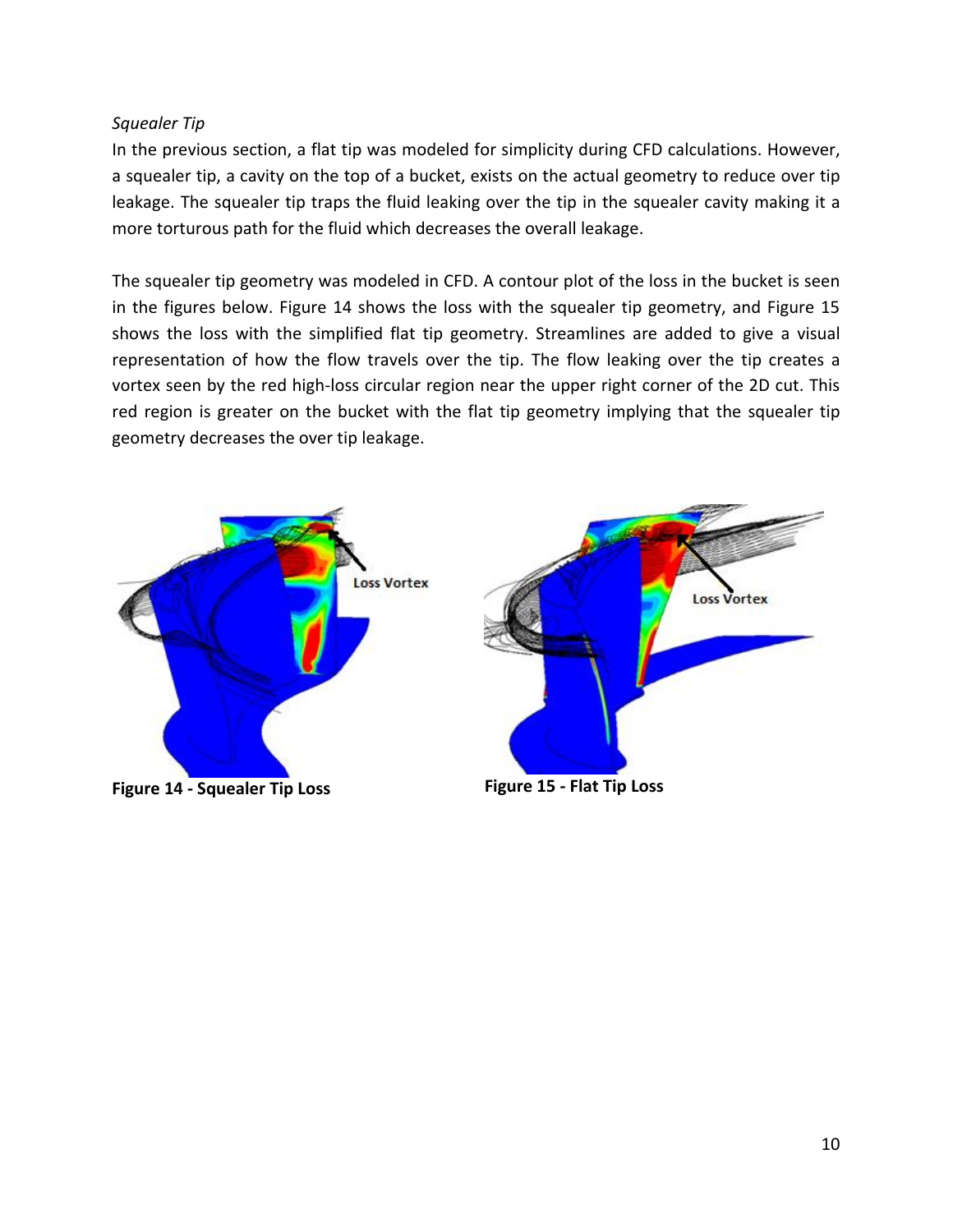The overall efficiency trend of the squealer tip was also compared with the flat tip and test data. Figure 16 shows that the performance of the squealer tip is better than the simplified flat tip model, but it has a steeper slope than the data and the flat tip model which means that the squealer tip is more sensitive to change in clearance than the flat tip or test data. Since the test data was taken from the rig which has the squealer tip geometry, it was expected that the squealer tip geometry should better match the trend of the test data. This unexpected result could be grid related. Further investigation must be done to account for this counter-intuitive result.

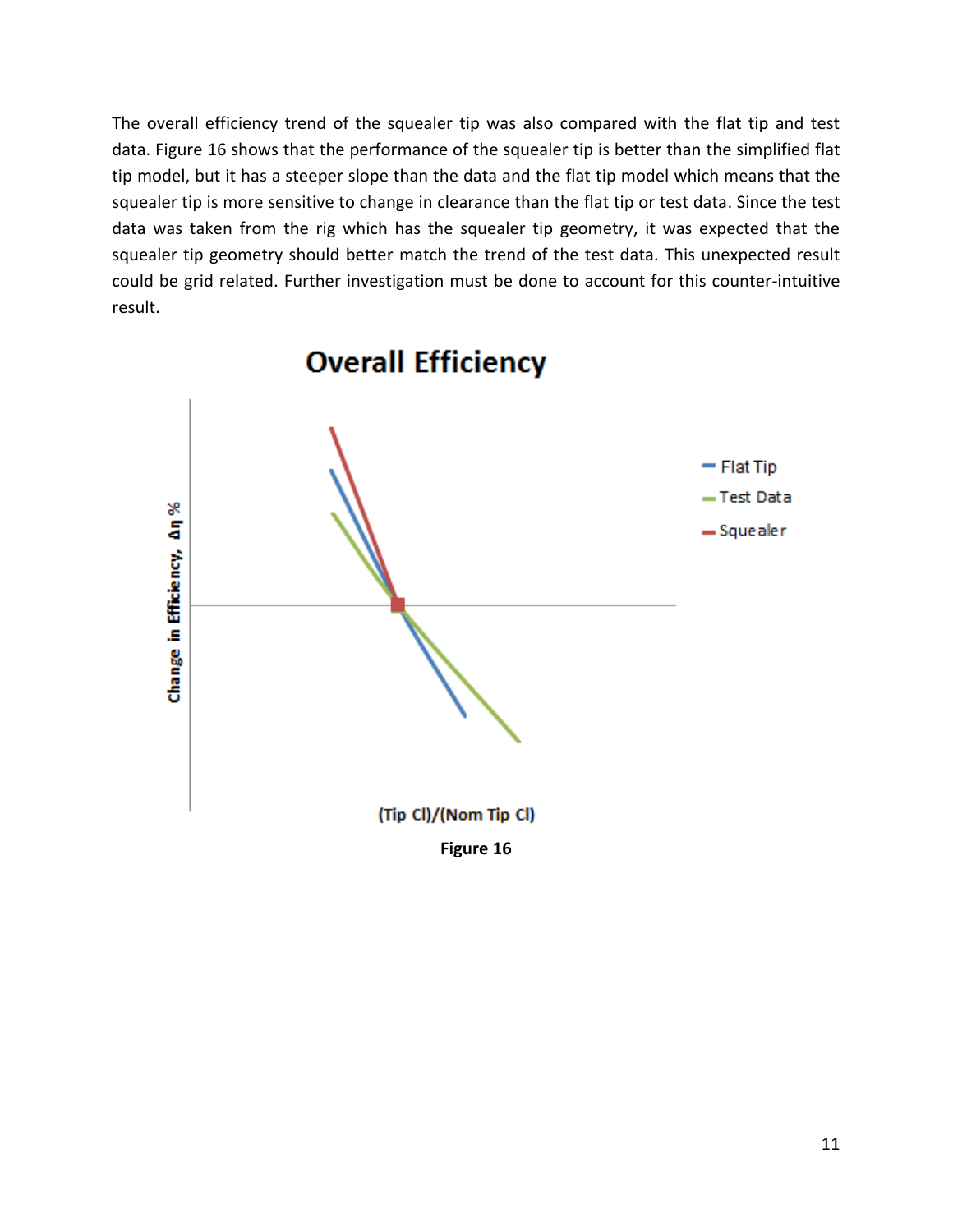## <span id="page-11-0"></span>*Reynolds Number Sensitivity*

A Reynolds number sensitivity sweep was conducted by changing the inlet pressure and keeping the same pressure ratio across the turbine. The goal was to compare the data acquired in the rig test to the results from the CFD cases and to plot the overall efficiencies. During the test, the rig was operated at a range from a low Reynolds number, or a low inlet pressure, to a high Reynolds number, or high inlet pressure. To compare the results from the test, the four cases were modeled with CFD. The CFD was performed using a fully turbulent model.

The loading diagrams were compared for each of the cases to make sure that the pressure ratios and corrected speed are the same with only Reynolds number varying between each case. Due to its proprietary nature, these results cannot be discussed any further.

Figure 17 shows the efficiency trend of the data compared with the results of CFD. The red dots are the test points and the black line represents the CFD. The CFD matches the rig test data fairly well. A possible reason for the CFD not matching the data perfectly is because the initial assumption that that the rig is fully turbulent may not be entirely correct. A transition model might be a better assumption. The next step would be to model the different cases using a transition model and plotting the overall efficiency with the rig test data.

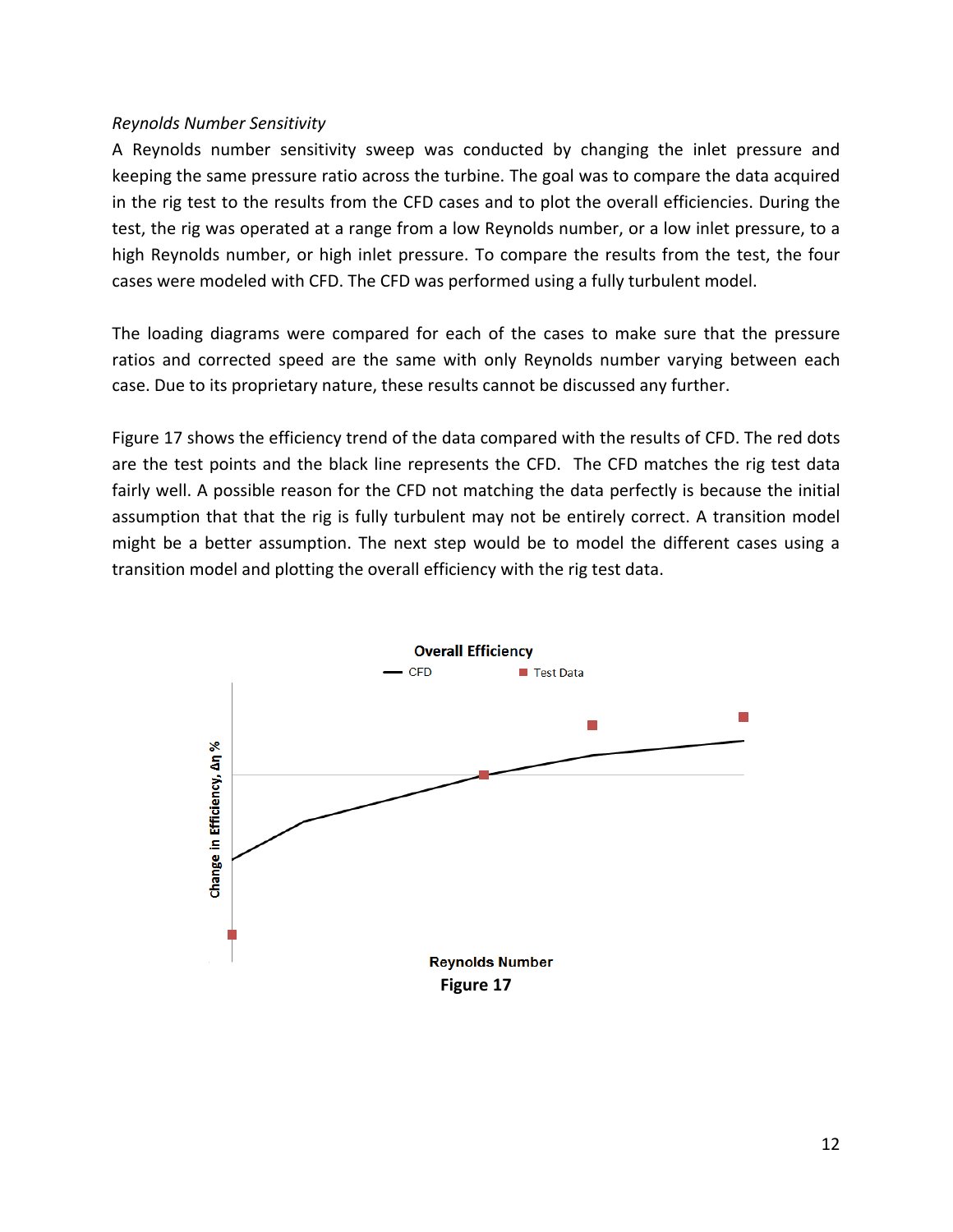# <span id="page-12-0"></span>**MATLAB Script**

The traditional way of post-processing cases is to take data from the CFD results and plot the data in Excel. Creating loading diagrams, for example, is time consuming because each data file has to be imported into Excel and plotted. This can be especially cumbersome for transient cases where there are multiple moments in time at different spans of the airfoil. For a transient case, there is a directory for each span. Within each directory, there are different data files for each different moment in time for that span. Within each data file, there are columns of data that must be plotted. A tool that will allow the user to choose which columns from the data file to plot and which spans to plot is needed.

A script was written in MATLAB to plot the loading diagram at each time step on one graph. This is useful to see how the surface loading at each time step. As can be seen in Figure 18, the loading varies over time due to the effects of the upstream and downstream bucket. Currently, this program can only read in files from the directory where the code is executed. In the future, the code will be generalized to read in multiple time step files from a certain number of directories specified by the user. The code will also have user inputs so the user will be able to plot other information besides loading plots.





**Figure 18**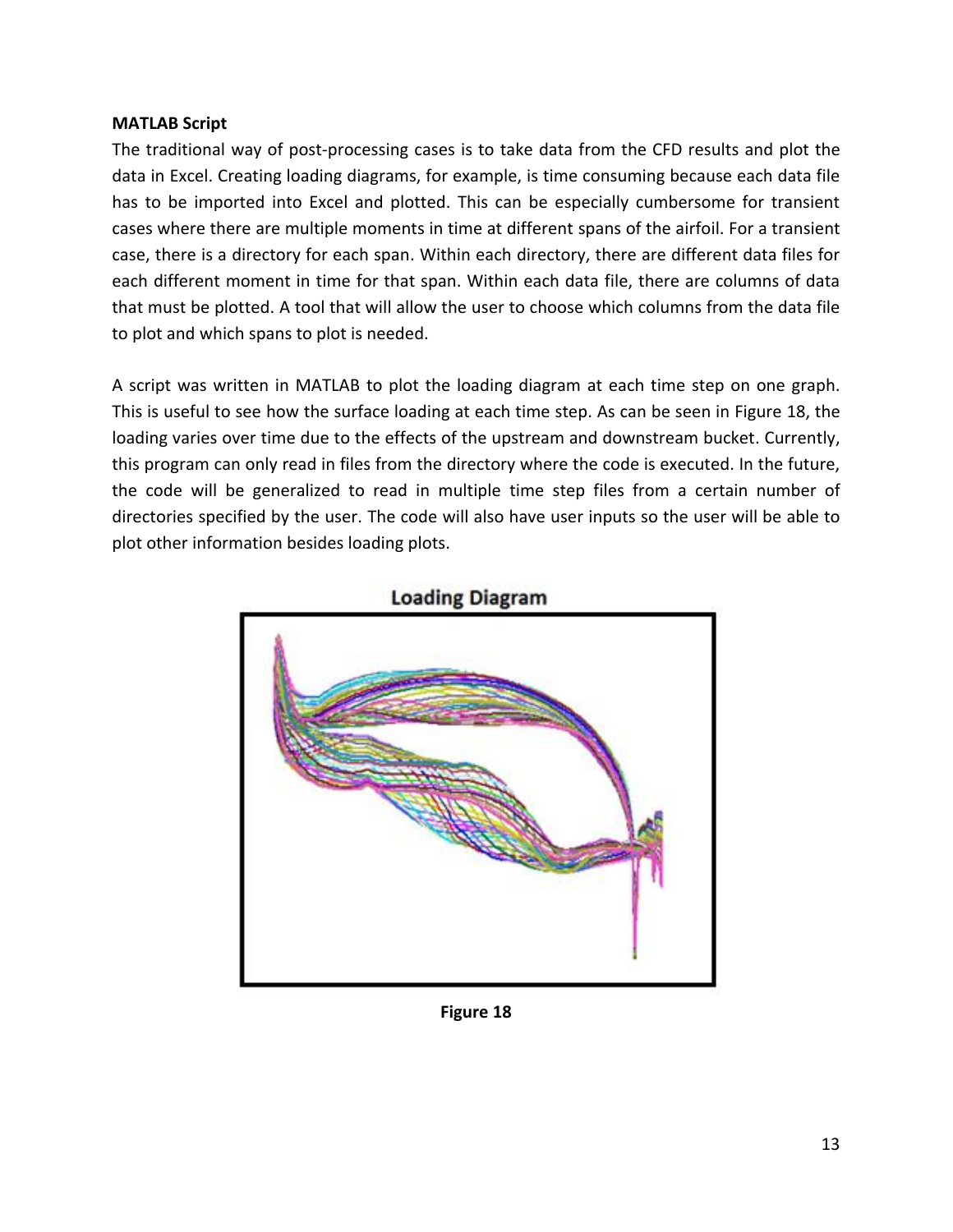# <span id="page-13-0"></span>**Conclusion**

The three major projects that were reported on offered different conclusions. For the part-span shroud cascade, it was possible to get a decent mesh. The next step would be to perform a CFD analysis and compare the results with test data after the test is conducted. The pressure ratio sweep that was performed using CFD offers a valid pre-test prediction to compare with actual results from the test. These results will help the engineers understand the effects of having a part-span shroud in steam turbines.

The tip clearance and Reynolds number sensitivity study done with CFD on the Next Generation Gas Turbine Phase I Rig compares relatively well to the rig test data. Some adjustments can be made in the CFD model to better match the test data. Modeling the actual bucket geometry in CFD gave an expected higher performance than the flat tip, but lead to a steeper slope that will need to be further investigated. Also instead of running the cases with a fully turbulent assumption for the Reynolds number sweep, a transition model assumption can be used and compared with the data.

The MATLAB script successfully plotted the transient loading distributions at one span, but will later need to be generalized to be a suitable tool to use for a variety of cases. There will be inputs for the user to choose which particular parameters to plot.

Overall, the results from the three projects performed during the UTSR fellowship will help engineers continue to understand the fluid mechanics inside the turbine. These results will also help perfect the design tools used to design better performing gas turbines.